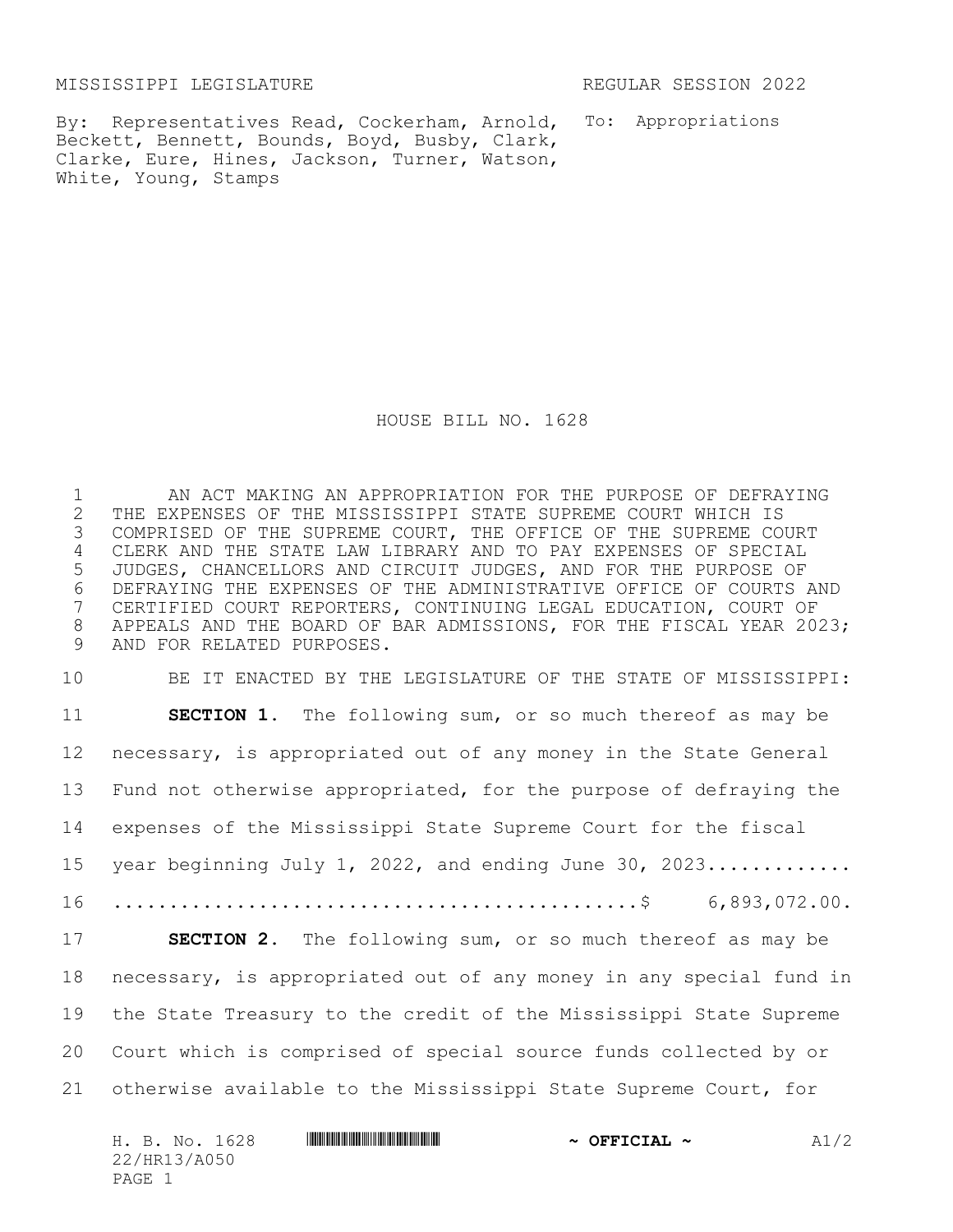the purpose of defraying the expenses of the Mississippi State Supreme Court for the fiscal year beginning July 1, 2022, and 24 ending June 30, 2023 .............................\$ 937,470.00. **SECTION 3.** Of the funds appropriated under the provisions of this act for the purpose of defraying the expenses of the Mississippi State Supreme Court, the following positions are authorized: 29 AUTHORIZED POSITIONS: Permanent: Full Time............. 70 **Part Time.............** 0 Time-Limited: Full Time............. 0 Part Time............. 0 **SECTION 4.** The following sum, or so much thereof as may be necessary, is appropriated out of any money in the State General Fund not otherwise appropriated to the Mississippi State Supreme Court for the purpose of defraying the expenses of special judges, chancellors and circuit judges for the fiscal year beginning 39 July 1, 2022, and ending June 30, 2023............................ ................................................\$ 26,334,713.00. **SECTION 5.** The following sum, or so much thereof as may be necessary, is appropriated out of any money in any special fund in the State Treasury to the credit of the trial judges, for the purpose of defraying the expenses of special judges, chancellors and circuit judges for the fiscal year beginning July 1, 2022, and ending June 30, 2023..........................\$ 4,192,368.00.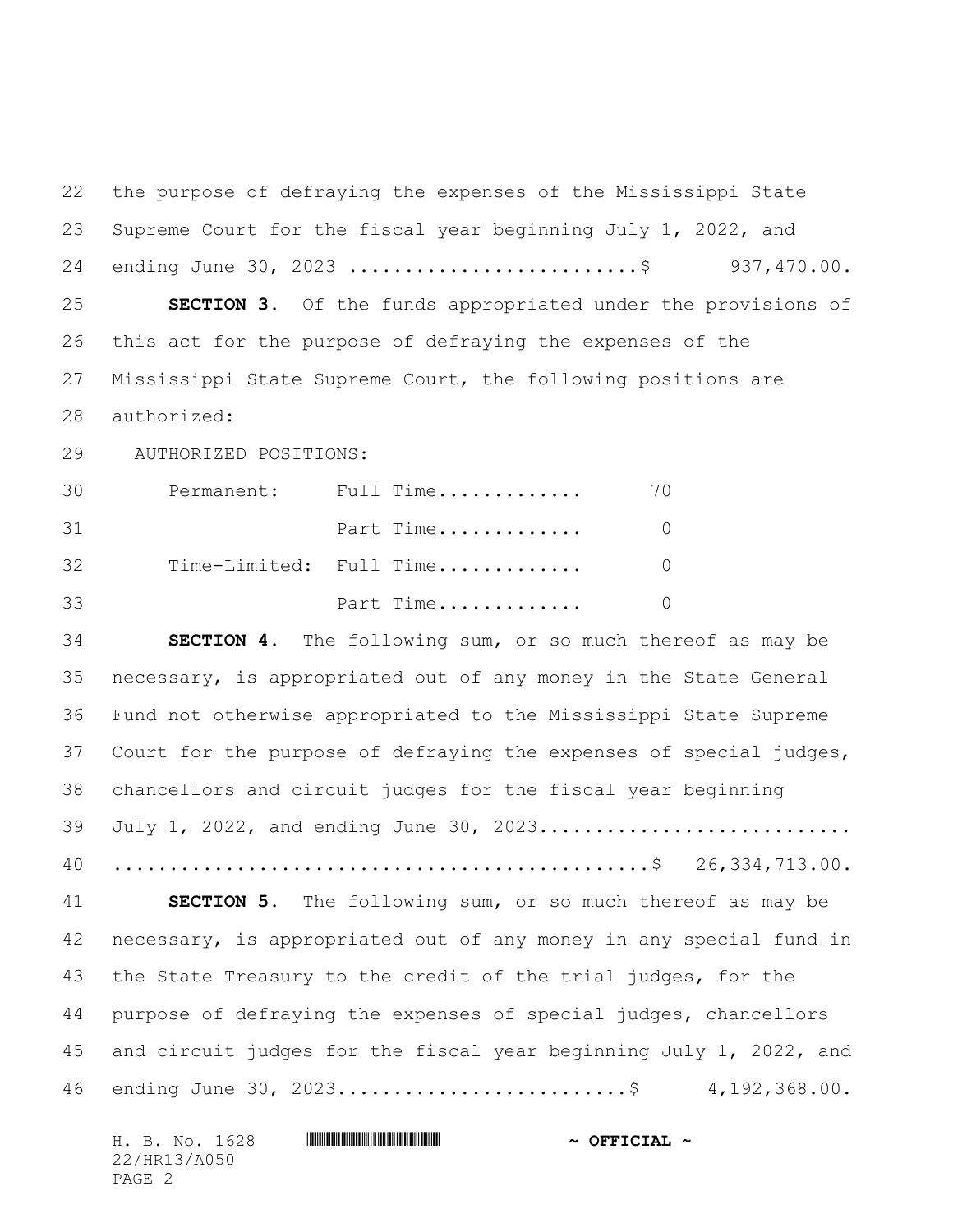**SECTION 6.** Of the funds appropriated under the provisions of this act for the purpose of defraying the expenses of special judges, chancellors and circuit judges, the following positions are authorized:

51 AUTHORIZED POSITIONS:

| 52 |  | Permanent: Full Time    | 109 |
|----|--|-------------------------|-----|
| 53 |  | Part Time               |     |
| 54 |  | Time-Limited: Full Time |     |
| 55 |  | Part Time               |     |

 Of the funds appropriated and allocated herein, Eight Million Seven Hundred Twenty Thousand Dollars (\$8,720,000.00) is provided for the purpose of employing support staff in an amount not to exceed Eighty Thousand Dollars (\$80,000.00) per fiscal year per judge.

 **SECTION 7.** The following sum, or so much thereof as may be necessary, is appropriated out of any money in the State General Fund, not otherwise appropriated, for the purpose of funding the Administrative Office of Courts for the fiscal year beginning July 1, 2022, and ending June 30, 2023.........\$ 11,206,376.00. **SECTION 8.** The following sum, or so much thereof as may be necessary, is appropriated out of any money in any special fund in the State Treasury to the credit of the Administrative Office of Courts for the purpose of defraying the expenses of the Administrative Office of Courts and the Board of Certified Court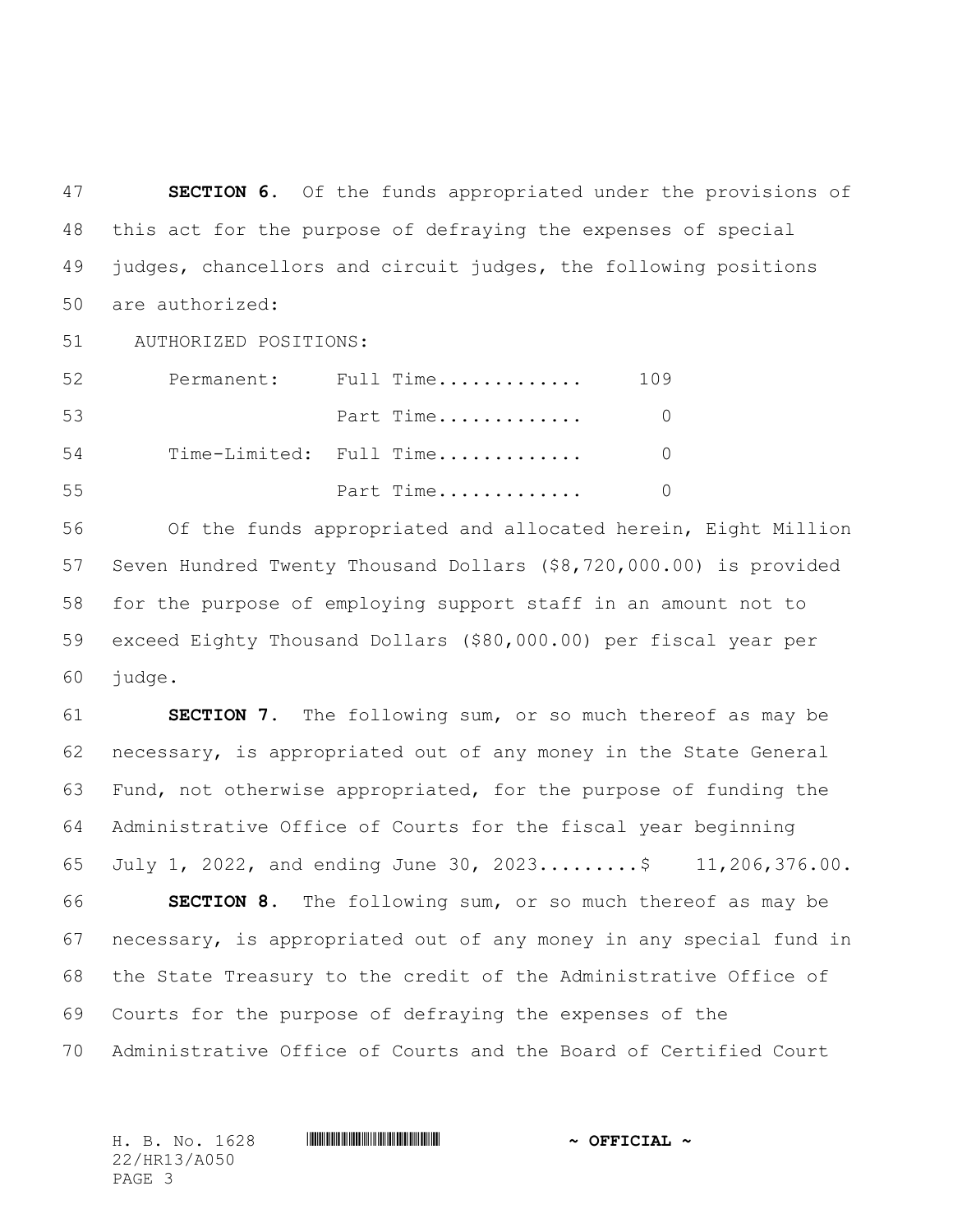Reporters for the fiscal year beginning July 1, 2022, and ending June 30, 2023...................................\$ 27,262,972.00. **SECTION 9.** Of the funds appropriated under the provisions of this act for the purpose of funding the Administrative Office of Courts, the following positions are authorized: 76 AUTHORIZED POSITIONS:

| 77 |  | Permanent: Full Time    | 30 |
|----|--|-------------------------|----|
| 78 |  | Part Time               |    |
| 79 |  | Time-Limited: Full Time |    |
| 80 |  | Part Time               |    |

 **SECTION 10.** The following sum, or so much thereof as may be necessary, is appropriated out of any money in the Continuing Legal Education Fund, a special fund hereby created in the State Treasury, for the purpose of defraying the expenses of providing continuing legal education programs to lawyers in Mississippi, for the fiscal year beginning July 1, 2022, and ending June 30, 2023.. ...................................................\$ 151,809.00.

88 It is the intention of the Legislature that interest earned from any investment or deposit to the Continuing Legal Education Fund made pursuant to Section 27-105-33, Mississippi Code of 1972, shall be credited by the State Treasurer to the Continuing Legal Education Fund and shall not be paid into the General Fund of Mississippi.

22/HR13/A050 PAGE 4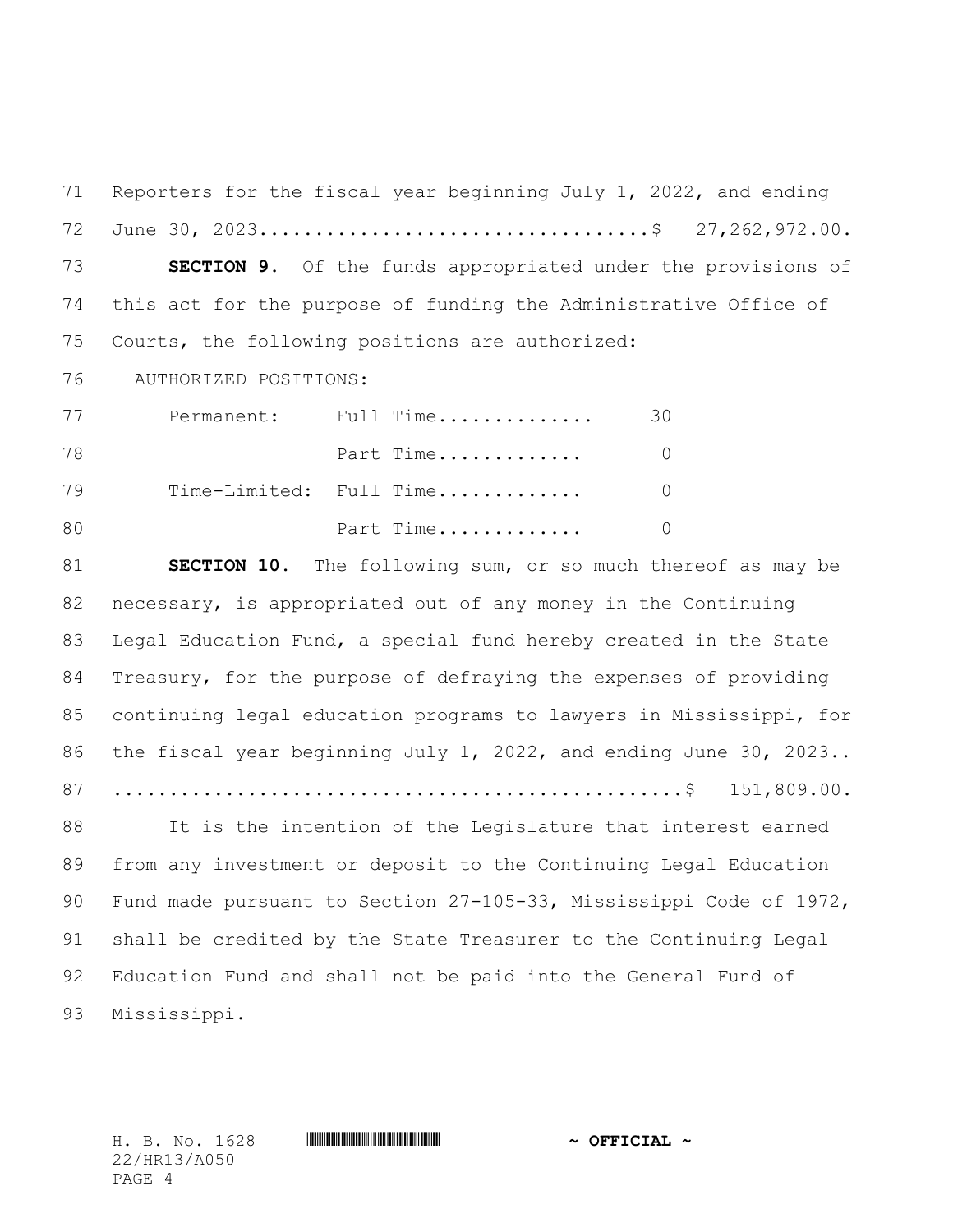**SECTION 11.** Of the funds appropriated under the provisions of this act for the purpose of providing continuing legal education programs, the following positions are authorized: 97 AUTHORIZED POSITIONS: Permanent: Full Time............. 2 **Part Time..............** 0 Time-Limited: Full Time............. 0 **Part Time.............** 0 **SECTION 12.** The following sum, or so much thereof as may be necessary, is appropriated out of any money in the State General Fund not otherwise appropriated to the Mississippi State Supreme Court for the purpose of defraying the expenses of the Court of Appeals for the fiscal year beginning July 1, 2022, and ending June 30, 2023...................................\$ 4,540,468.00. **SECTION 13.** The following sum, or so much thereof as may be necessary, is appropriated out of any money in the special fund in the State Treasury to the credit of the Mississippi State Supreme 111 Court, for the purpose of defraying the expenses of the Court of Appeals for the fiscal year beginning July 1, 2022, and ending June 30, 2023..................................\$ 1,588,856.00. **SECTION 14.** Of the funds appropriated under the provisions of this act for the purpose of defraying the expenses of the Court of Appeals, the following positions are authorized: 117 AUTHORIZED POSITIONS: 118 Permanent: Full Time.............. 58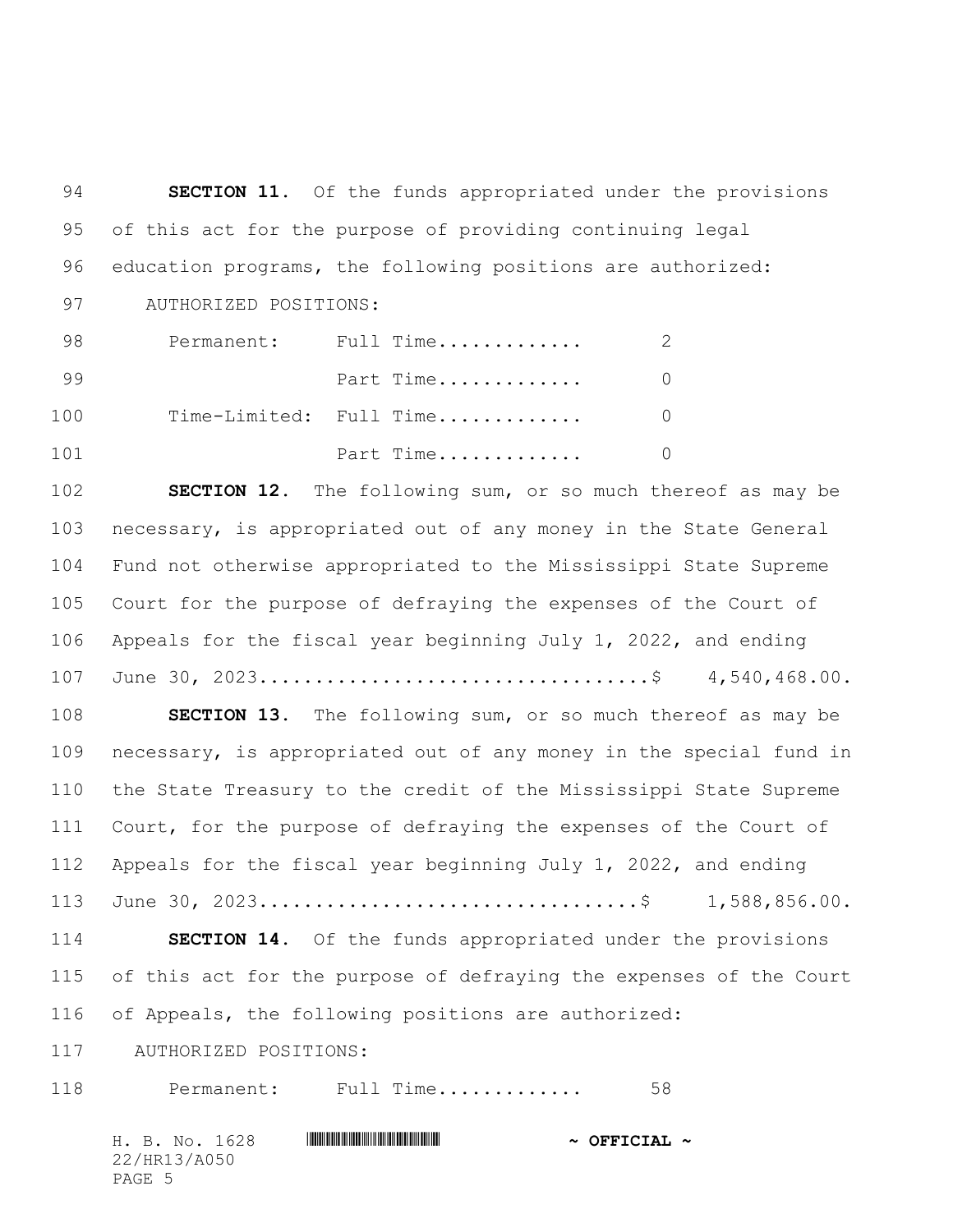| 119 | Part Time               |  |
|-----|-------------------------|--|
| 120 | Time-Limited: Full Time |  |
| 121 | Part Time               |  |

 **SECTION 15.** The following sum, or so much thereof as may be necessary, is appropriated out of any money in the special fund in the State Treasury to the credit of the Board of Bar Admissions, for the purpose of defraying the expenses of the board for the fiscal year beginning July 1, 2022, and ending June 30, 2023...... .................................................\$ 340,572.00.

 It is the intention of the Legislature that interest earned from any investment or deposit to the Board of Bar Admissions Fund made pursuant to Section 27-105-33, Mississippi Code of 1972, shall be credited by the State Treasurer to the Board of Bar Admissions Fund and shall not be paid into the General Fund of Mississippi.

 **SECTION 16.** Of the funds appropriated under the provisions of this act for the purpose of funding the Board of Bar Admissions, the following positions are authorized:

137 AUTHORIZED POSITIONS:

| 138 | Permanent: Full Time    | 3        |
|-----|-------------------------|----------|
| 139 | Part Time               | $\Omega$ |
| 140 | Time-Limited: Full Time | $\Omega$ |
| 141 | Part Time               | $\Omega$ |

 Any transfers or escalations shall be made in accordance with the terms, conditions and procedures established by law.

| H. B. No. 1628 |  | $\sim$ OFFICIAL $\sim$ |  |
|----------------|--|------------------------|--|
| 22/HR13/A050   |  |                        |  |
| PAGE 6         |  |                        |  |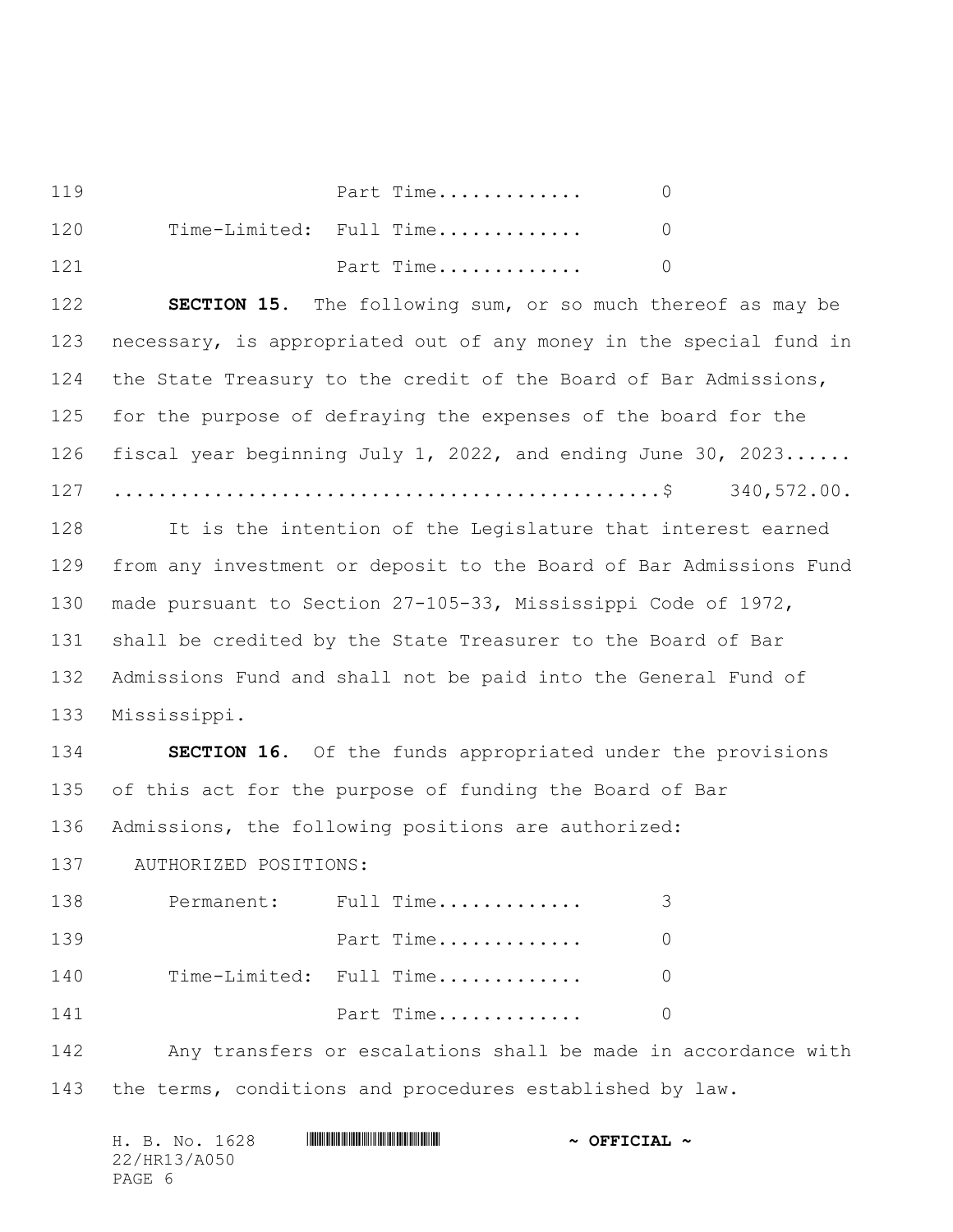No general funds authorized to be expended herein shall be used to replace federal funds and/or other special funds which are being used for salaries authorized under the provisions of this act and which are withdrawn and no longer available.

 **SECTION 17.** No part of the funds herein appropriated shall be used in the payment of attorney's fees, nor shall any of such 150 funds be used, either directly or indirectly, for the purpose of paying any clerk, stenographer, assistant, deputy or other person who may be related by blood or marriage within the third degree, computed by the rules of civil law, to the official employing or having the right of employment or selection thereof; and in the event of any such payment, then the official or person approving and making or receiving such payment shall be jointly and severally liable to return to the State of Mississippi and to pay into the State Treasury three (3) times any such amount so paid or 159 received, to be recovered at suit of the Attorney General; however, when the relationship is by affinity and the person through whom the relationship was established is dead, this provision shall not apply.

 **SECTION 18.** It is the intent of the Legislature that the Mississippi State Supreme Court shall charge the maximum amount allowable by law for services rendered where charges for such 166 services are provided for by statute, and for any other services rendered, shall charge an amount consistent with the cost of providing such services. The funds derived from these charges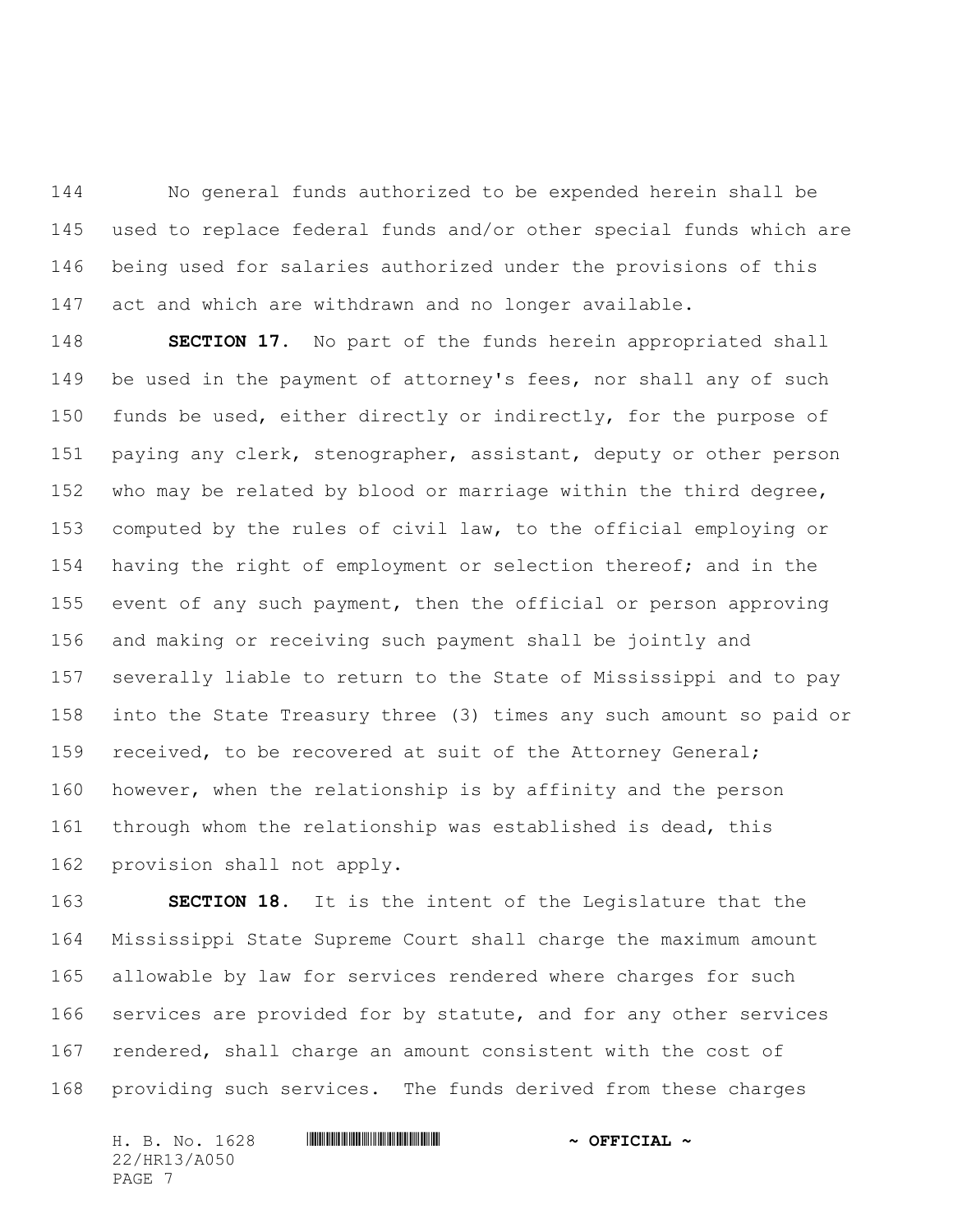shall be deposited into a special fund account in the State Treasury to the credit of the Office of the Mississippi State Supreme Court.

 **SECTION 19.** It is the intent of the Legislature that no part of the funds herein appropriated shall be required to be used for the payment of rent for the public space in the Law Library.

 **SECTION 20.** It is the intention of the Legislature that whenever two (2) or more bids are received by this agency for the purchase of commodities or equipment, and whenever all things stated in such received bids are equal with respect to price, quality and service, the Mississippi Industries for the Blind shall be given preference. A similar preference shall be given to the Mississippi Industries for the Blind whenever purchases are made without competitive bids.

 **SECTION 21.** Of the funds appropriated under the provisions of this act, an amount not to exceed Two Million Twelve Thousand Five Hundred Dollars (\$2,012,500.00) may be provided for the Comprehensive Electronic Court Systems Fund administered by the Administrative Office of Courts.

 **SECTION 22.** It is the intention of the Legislature that the Mississippi State Supreme Court shall maintain complete accounting and personnel records related to the expenditure of all funds appropriated under this act and that such records shall be in the same format and level of detail as maintained for Fiscal Year 2022. It is further the intention of the Legislature that the

| H. B. No. 1628 |  | $\sim$ OFFICIAL $\sim$ |  |
|----------------|--|------------------------|--|
| 22/HR13/A050   |  |                        |  |
| PAGE 8         |  |                        |  |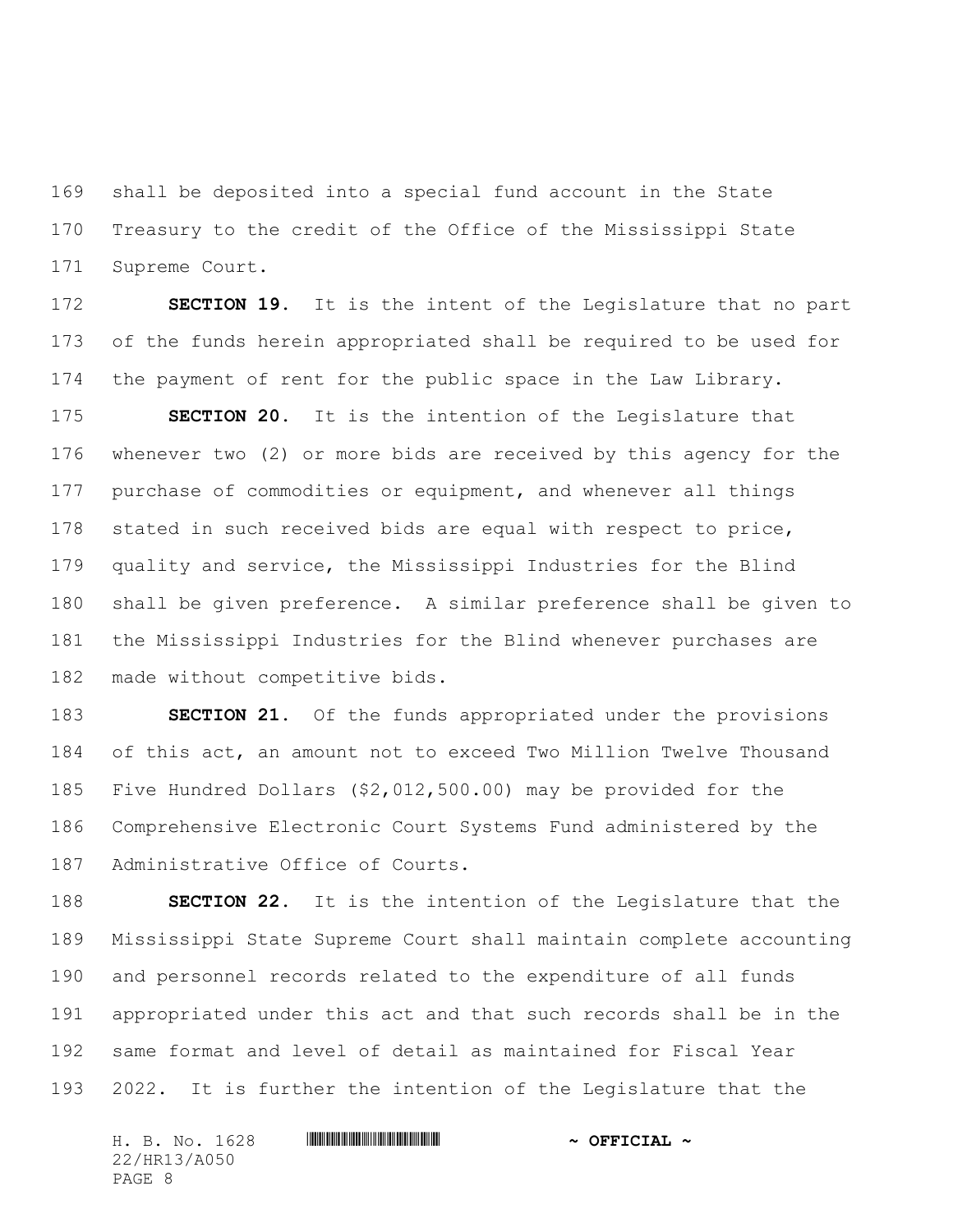agency's budget request for Fiscal Year 2024 shall be submitted to the Joint Legislative Budget Committee in a format and level of detail comparable to the format and level of detail provided during the Fiscal Year 2023 budget request process.

 **SECTION 23.** Of the funds appropriated under the provisions of this act, One Million Eight Hundred Seventy-five Thousand Dollars (\$1,875,000.00) shall be provided for the Youth Court Support Fund administered by the Administrative Office of Courts. **SECTION 24.** Of the funds appropriated in Section 7, Six Million Five Hundred Thousand Dollars (\$6,500,000.00) is provided to defray the costs of the Drug Court Program.

 **SECTION 25.** It is the intention of the Legislature that in the event there are not sufficient funds in the Judicial System Operation Fund created under Section 9-21-45, Mississippi Code of 1972, in any given year with which to pay the annual salary supplements set forth in HB 484, 2012 Regular Session, then the county treasury shall not be obligated to fund such salary supplements and the salary of county court judges shall be that in place prior to the passage of HB 484, 2012 Regular Session.

 **SECTION 26.** Of the funds appropriated in Section 7, it is the intention of the Legislature that an amount of Six Million Seven Hundred Thousand Dollars (\$6,700,000.00) may be allocated for the programs supported from General Fund court assessments as follows:

H. B. No. 1628 \*HR13/A050\* **~ OFFICIAL ~** Drug Courts................................\$ 6,500,000.00

22/HR13/A050

PAGE 9